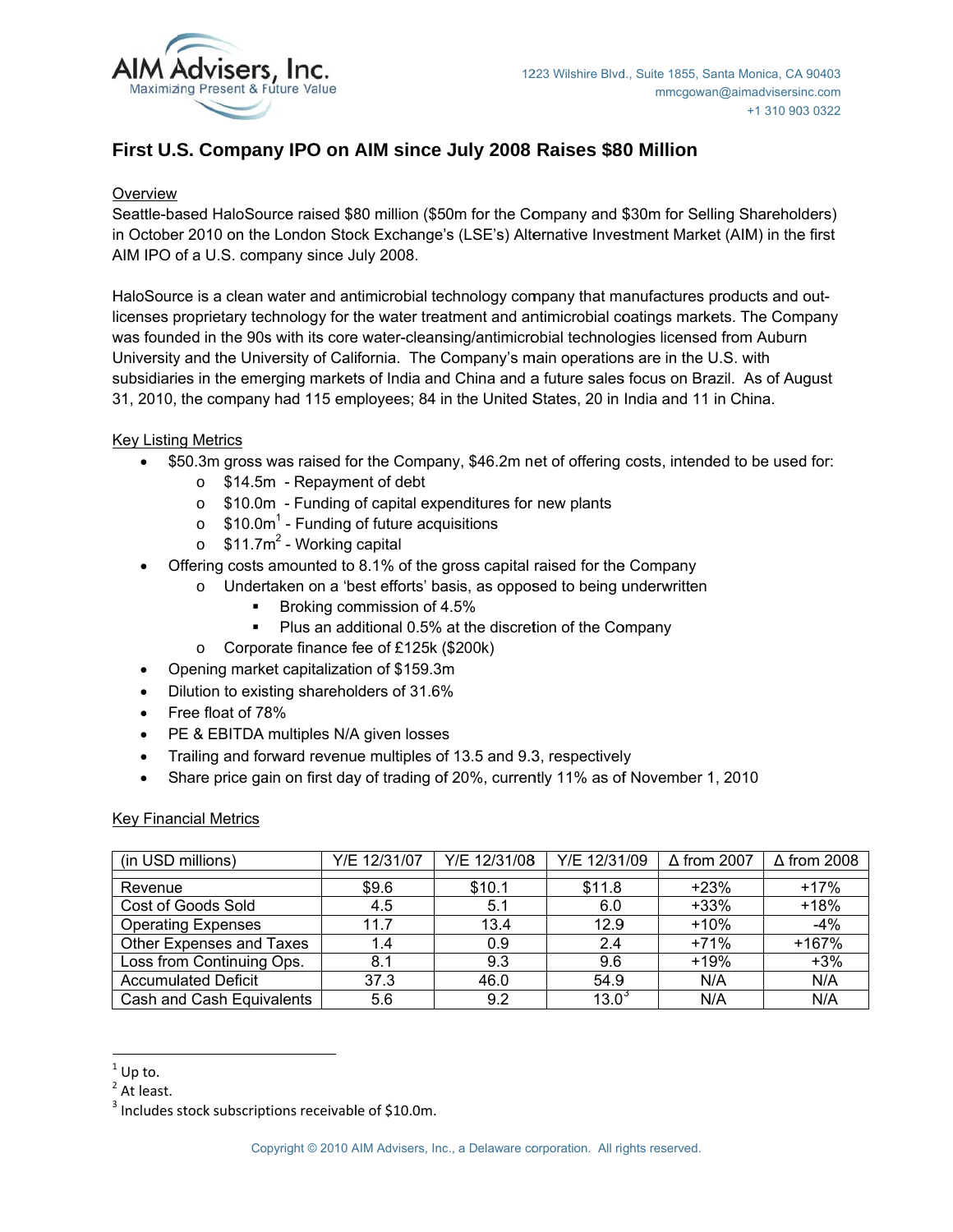

The Company generated revenue of \$8.7m for the eight months ended August 31, 2010 and expects its revenue to grow by 40% - 50% to the \$16.5m - \$17.7m range for the full-year 2010. The Company's market capitalization was \$177.1m as of November 1, 2010, 15.0 and 10.4 times trailing and forward revenue, respectively.

## **Shareholder Base**

The Company had 50.5m shares outstanding prior to the IPO, issued 23.3m shares in connection with the IPO and currently has 73.8m shares outstanding. The table below details those who held 3% or more prior to and after the IPO along with the collective holdings of the Angel Investors, Others and London Institutions and the Directors.

| Shareholder                                   | Pre-IPO % | Post-IPO %        | <b>IPO \$ Realized</b> |
|-----------------------------------------------|-----------|-------------------|------------------------|
|                                               |           |                   |                        |
| London-controlled, India/China-focused PEG    | 16.45     | $4.30^{4}$        | \$11.1m                |
| U.K./Caribbean VC                             | 15.40     | 4.02 <sup>4</sup> | 10.4                   |
| U.S. VC                                       | 8.41      | $5.75^{4}$        | <b>NIL</b>             |
| London Institution                            | 7.98      | 5.46              | <b>NIL</b>             |
| European Strategic Investor                   | 6.58      | <b>NIL</b>        | 7.2                    |
| U.S. Strategic Investor                       | 5.35      | 3.66 <sup>4</sup> | <b>NIL</b>             |
| Singaporean PEG                               | 4.44      | 3.03              | <b>NIL</b>             |
| Angel Investors, Others & London Institutions | 33.39     | 72.25             | 1.5                    |
| <b>Directors</b>                              | 2.00      | $1.53^{4}$        | <b>NIL</b>             |
| Totals                                        | 100.00    | 100.00            | \$30.2                 |

The Company was backed by two foreign PEGs, one foreign and one U.S.-based VC, one foreign and one U.S.-based Strategic Investor, one London Institution and 200 Angel Investors. The Londoncontrolled PEG and the foreign VC sold down significant portions of their holdings and the foreign Strategic Investor exited entirely. The Angel Investors took some money off the table and the new London Institutions purchased a combination of existing shares from the Selling Shareholders and new shares issued by the Company, each ultimately holding less than 3%. The benefit to the Selling Shareholders is obvious. The benefits to the Company are a more diversified shareholder base from which to create post-IPO liquidity and new London Institutions to diversify the of risk future financings.

## Board of Directors and Corporate Governance

The Board of Directors consists of two Executive Directors (CEO and CFO) and five Non-Executive Directors, all with solid resumes and a good blend of complementary experiences and skill sets.

Companies listed on AIM are not required to comply with the U.K. Corporate Governance Code, which is mandatory for companies listed on the Main Market; however, the Company intends to comply with its main provisions, where practical. The Company has made a similar commitment to comply with the Quoted Companies Alliance Guidelines and the Policy and Voting Guidelines for AIM Companies issued by the National Association of Pension Funds.

The Company has established an Audit Committee, a Compensation Committee, a Nomination Committee and an AIM Compliance and Corporate Governance Committee. Each committee consists of between two and four members with the only representation from the Executive Directors being the CEO on the AIM Compliance and Corporate Governance Committee.

 $4$  Subject to a 12-month lock-in and customary orderly marketing provisions for a further six months.